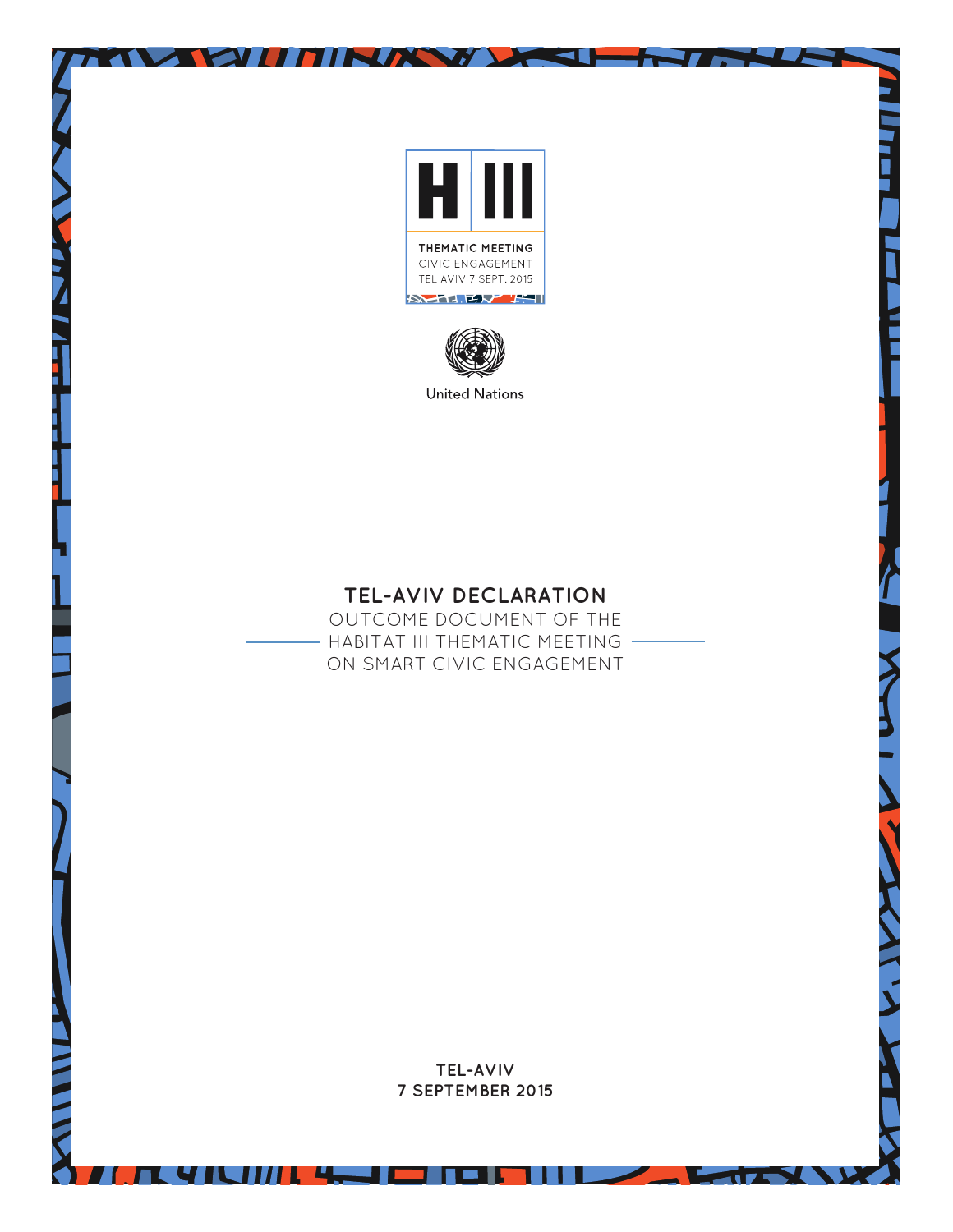**Host Partner** 



#### © 2017 United Nations

The New Urban Agenda was adopted at the United Nations Conference on Housing and Sustainable Urban Development (Habitat III) in Quito, Ecuador, on 20 October 2016. It was endorsed by the United Nations General Assembly at its sixty-eighth plenary meeting of the seventy-first session on 23 December 2016.

Several official regional and thematic high-level meetings involving a wide range of participants debated priorities for the New Urban Agenda and policy recommendations in the form of a final participants' declaration from September 2015 to April 2016. The final declarations from regional and thematic meetings were considered official inputs to the Habitat III process.

The Habitat III Secretariat expresses its deep appreciation to the Municipality of Tel-Aviv that supported the thematic meeting with in-kind funds.

This is a United Nations publication issued by the Habitat III Secretariat based on the Conference official document. Photocopies and reproductions of excerpts are allowed with proper credits. If any questions arise related to the accuracy of information contained in this publication, please refer to the official document, A/CONF.226/PC.3/3, Outcome document of the Habitat III thematic meeting on smart civic engagement.

An electronic version of this publication, as well as other documents from the Habitat III preparatory process and the Conference itself, are available for download from the Habitat III website at www.habitat3.org.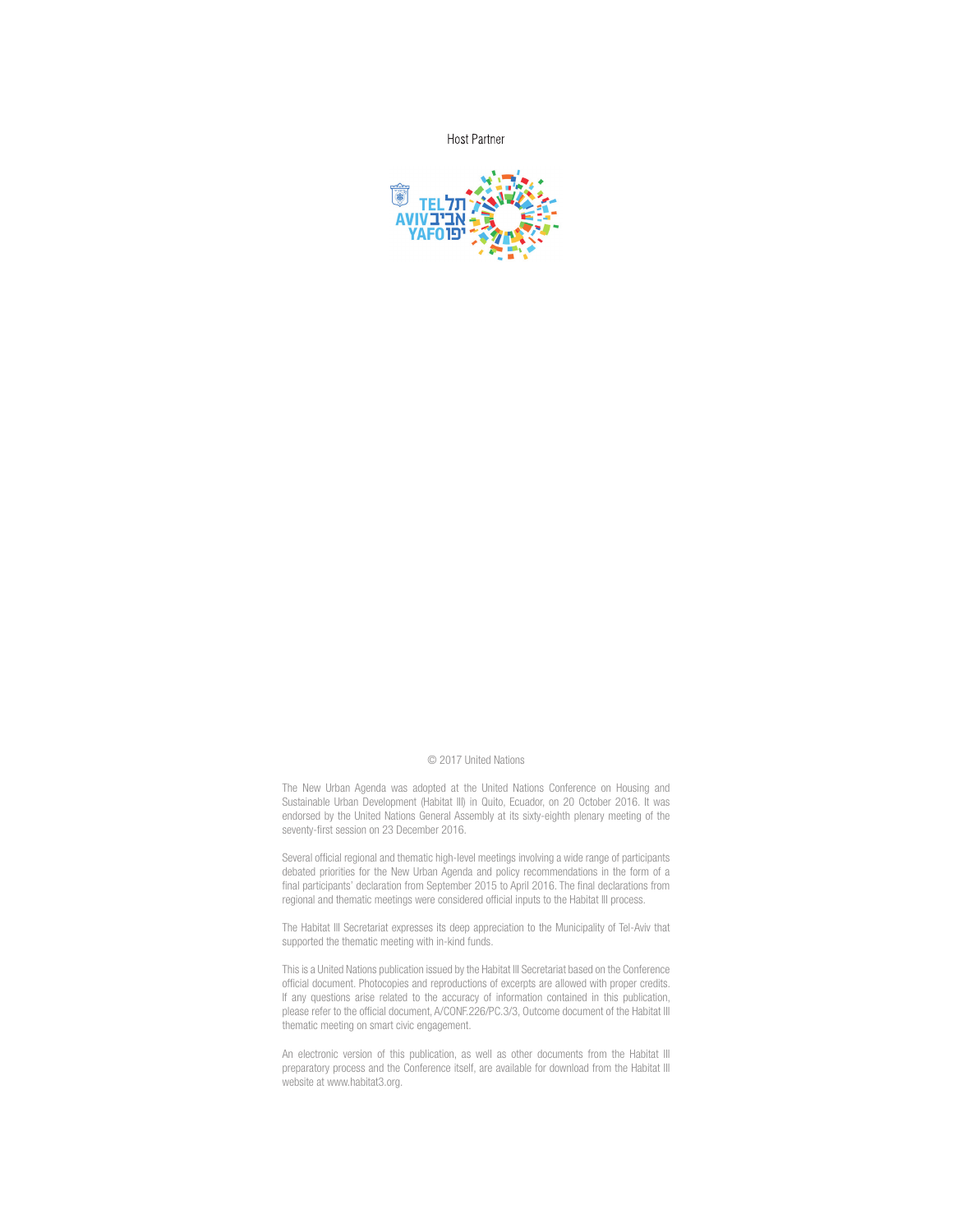

## **OUTCOME DOCUMENT OF THE HABITAT III THEMATIC MEETING ON SMART CIVIC ENGAGEMENT**

## AN URBAN WORLD

## Reaffirming urban democracy

1. As you entered the agora of ancient Athens, you were transformed from farmer, landowner, artisan, priest or soldier into an active citizen. This was the democratic arena of the city, the place where open public discussion guided the life of the city, where policies were made, strategies debated and decisions voted upon. Our cities have practically been reinvented since the days of ancient Athens, but the essence of urban life is still defined by the scope of the involvement and engagement of its citizens. What does the agora of the twenty-first century look like? In the following section we will outline the key aspects of the new frontiers for urban democracy worldwide, illustrating the scope of participation, the diffusion of technology as a democratic tool and the concerns that outline the new frontiers.

## INTRODUCTION

2. In October 2016, the United Nations will hold the United Nations Conference on Housing and Sustainable Urban Development (Habitat III), in Quito, Ecuador, to reinvigorate global commitment to sustainable urbanization. The Conference will focus on the definition and implementation of a transformative New Urban Agenda, effectively harnessing the role of urbanization as a driving force and source of development, with the power to change and improve lives.

3. The Sustainable Development Goals have been set out in the 2030 Agenda for Sustainable Development, which states that:

"We the peoples" are the celebrated opening words of the Charter of the United Nations. It is "we the peoples" who are embarking today on the road to 2030. Our journey will involve Governments as well as parliaments, the United Nations system and other international institutions, local authorities, indigenous peoples, civil society, business and the private sector, the scientific and academic community — and all people. Millions have already engaged with, and will own, this Agenda. It is an Agenda of the people, by the people and for the people — and this, we believe, will ensure its success.

4. The new Sustainable Development Goals also recognize that sustainable urban development and management are crucial to quality of life. We will work with local authorities and communities to renew and plan our cities and human settlements so as to foster community cohesion and personal security and stimulate innovation and employment. We will reduce the negative impacts of urban activities and chemicals that are hazardous to human health and the environment, including through the environmentally sound management and safe use of chemicals, the reduction and recycling of waste and more efficient use of water and energy. We will also work to minimize the impact of cities on the global climate system. We will take into account population trends and projections in our national, rural and urban development strategies and policies. We look forward to the upcoming Habitat III conference.

5. The Habitat III issue paper on smart cities<sup>1</sup> outlines the key drivers for action for pursuing a smart city framework:

Strategic policies, legislations, rules and regulations: Smart and sustainable cities have to be planned, designed, implemented, and managed effectively. Also, the benefits of smart cities are not automatic. These require strategic policies and innovative thinking about 21st century technological advancements in the sustainable urbanization agenda. More, it is important that the development of a smart city is understood not as the final aim of city administrators, but as a way to reduce costs of public services, enhance access to and quality of these services, enhance regulatory compliance, and

<sup>1</sup> Available at: http://unhabitat.org/wp-content/uploads/2015/04/Habitat-III-Issue-Paper-21\_Smart-Cities-2.0.pdf.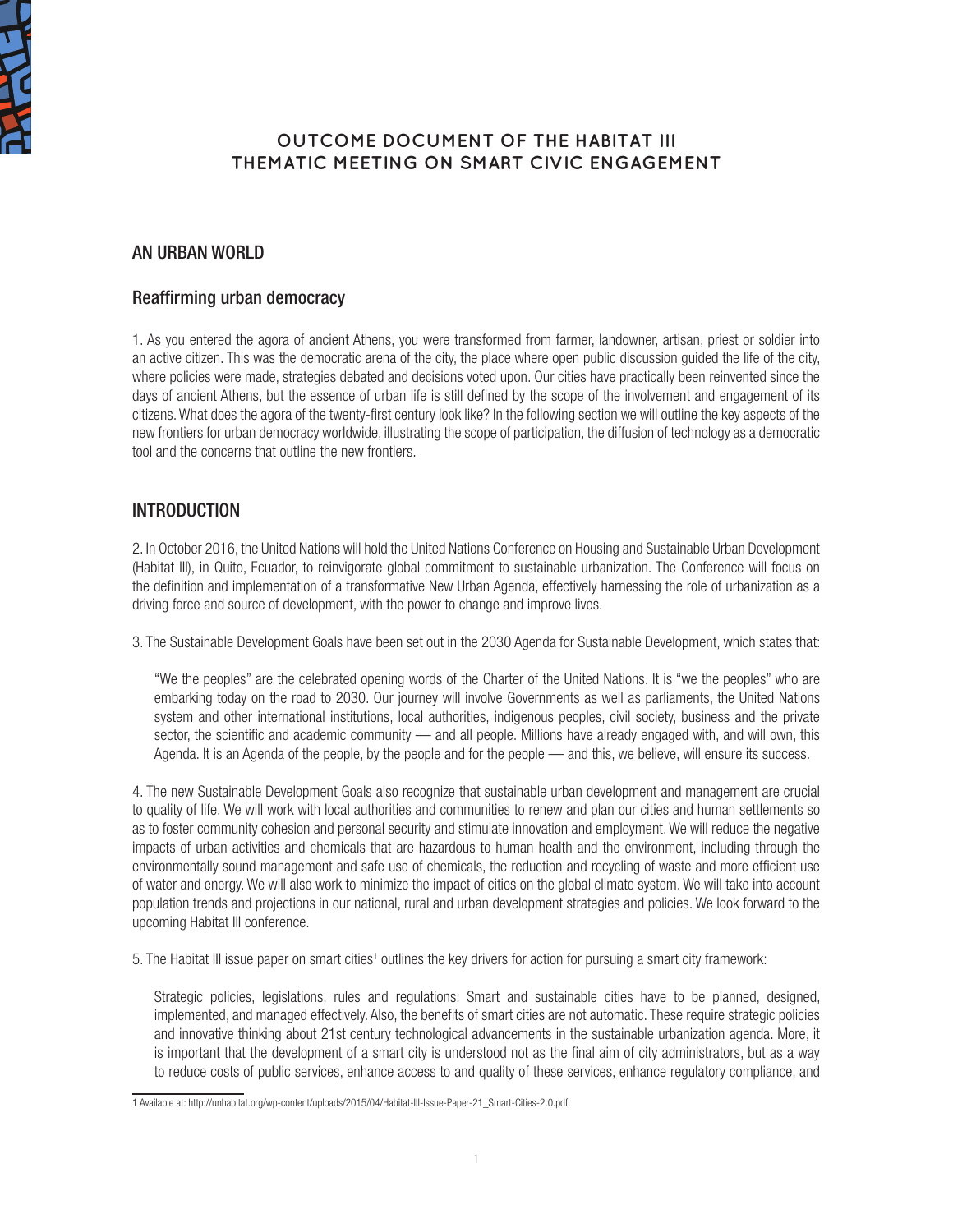

help enhance the transparency and accountability of public agencies. All these require smart governance that recognize complementary assets and linkages of urban and rural areas, advance partnerships and bottom up approaches inclusive of stakeholders.

Innovative, responsive urban planning and design: Planning and design from the planned city extension perspective focuses on: public space layout that minimizes transport needs and service delivery costs while optimizing the use of land; street patterns that enhance mobility and space for civic and economic activities; open spaces that provide areas for recreation and social interaction enhancing quality of life; and, block typology that facilitates private investment in defined and serviced areas. There is a need to re-evaluate existing approaches and instruments, identify good practices suited to local contexts, ensure alignment with international standards, and promote integrated approaches across government ministries and sectors (transportation and communication networks, green buildings, inclusive and efficient human settlements and service delivery systems, improved air and water quality, disaster preparedness and response toward urban resilience).

Robust financial planning: Smart city approaches require robust financial planning and investments, thus need to be informed by knowledge anchored in local context. This requires inclusive governance marked by stakeholder engagement — harmonizing public and private sector priorities and ensuring civil society participation, including marginalized and vulnerable groups, in local public decision-making processes. Financial models also need to be well designed, focused on cost-effective and sustainable solutions and conducive to foreign investment. This aspect focuses on developing a realistic and implementable financial plan that is crucial to the successful implementation of planned city extensions and infill (PCE/I).

Coherence: There is need for international consensus on what "smart and sustainable city" means, and deeper understanding of how approaches labelled as "smart" advance the new urban agenda. The assumption that the application of ICTs in planning, design and management of urbanization and cities will automatically result in improved outcomes needs to be addressed. This is a long-term process and cannot be achieved overnight. Transitioning or building a city into a smarter, more resilient, more sustainable city is a journey and every city is likely to have different pathways. This is a longterm process of actions that would not only allow for comparability but would also promote sustainable development along with each city being able to quantify improvements. Cities are accountable for continuous improvement to strengthen its effectiveness for the future. Therefore the process should be able to adapt to the dynamic, evolving and complex nature of cities and be able to continuously update the vision as required.

#### 6. We acknowledge the following:

(a) Winds of urbanization: 2 per cent, 50 per cent, 70 per cent and 80 per cent — these four numbers portray the unique place in history that we currently occupy. Only 2 per cent of the planet is urban, however, this space contains more than 50 per cent of the world's population, creating more than 70 per cent of our economic benefits and 80 per cent of the pollution. Cities have become the core of humanity's well-being and its hope for tomorrow, a sustainable, just and happy future. Urban areas are a living combination of history, civilization, diversity and culture. Urbanization has been a force that has changed almost everything, including ways of thinking, acting and using space, lifestyles, social and economic relations and consumption and production patterns;

(b) Cities need to develop sustainable mechanisms that will enable their citizens to develop capacity and experience in civic responsibility in order to broaden democratic platforms and responsible governance. This is a twofold challenge, for the city to again become a democratic arena and for the residents to reinvent themselves as citizens instead of consumers of services. Civic engagement needs to become an everyday practice, embedded into city life at all levels of municipal and community activities;

(c) This is also a time for immense opportunity. Significant progress has been made in meeting many development challenges. Within the past generation, hundreds of millions of people have emerged from extreme poverty. Access to education has greatly increased for both boys and girls. The spread of information and communications technology and global interconnectedness has great potential to accelerate human progress, bridge the digital divide and develop knowledge societies;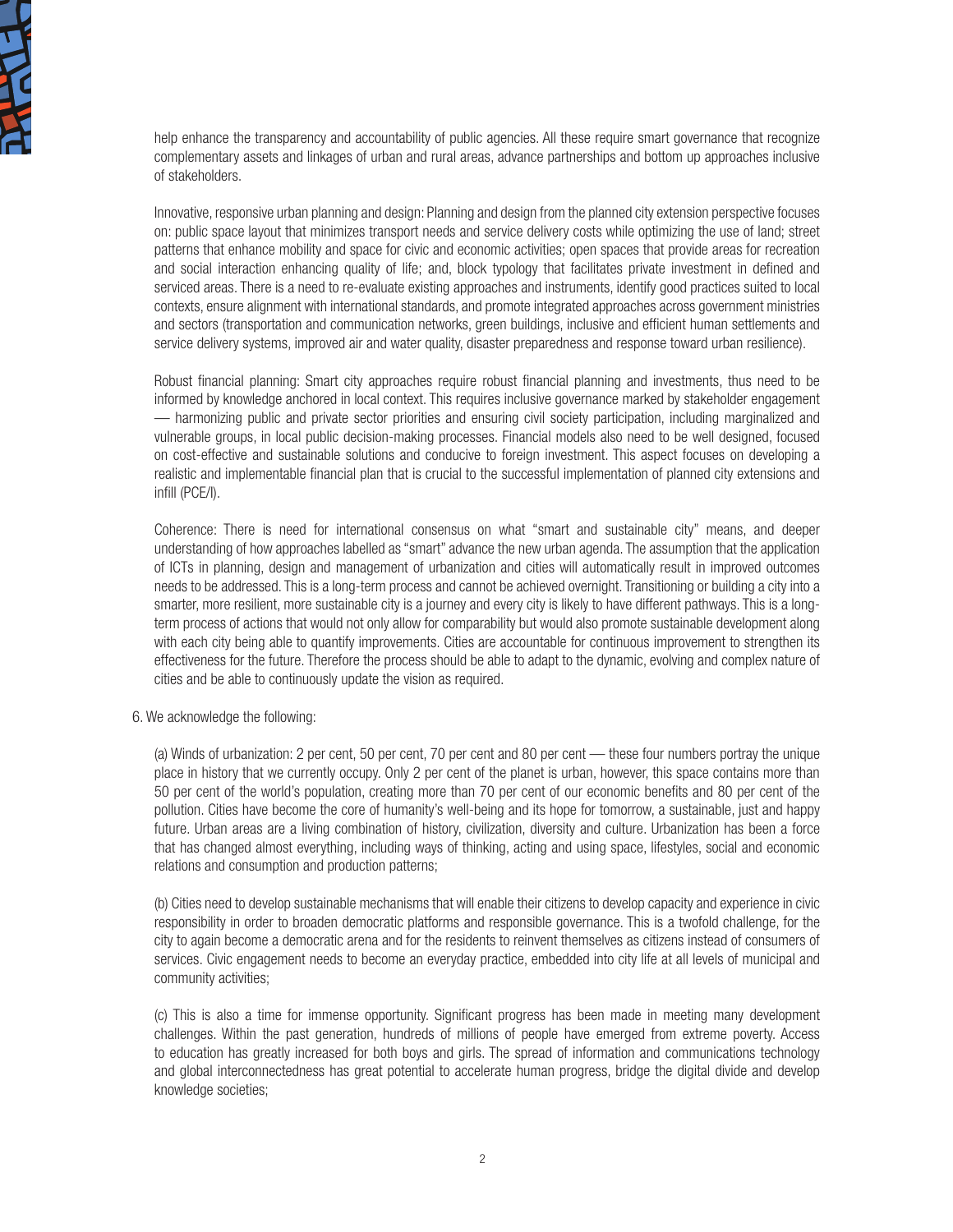

(d) There are more than 7 billion mobile subscriptions worldwide, up from 738 million in 2000. Globally, 3.2 billion people are using the Internet, of which two billion live in developing countries. Mobile broadband penetration globally was close to 47 per cent in 2015, a value that has increased 12-fold since 2007. In 2015, 69 per cent of the global population will be covered by 3G mobile broadband, up from 45 per cent in 2011;

(e) Local governments are changing the way they govern in the twenty-first century. Information and communications technology-assisted approaches can support and strengthen government, in part by enhancing transparency through open data and by improving citizen access to services through online platforms.

#### 7. In the light of the foregoing:

(a) We need to harness the best and brightest ideas and people to meet the challenges we face. Our cities have to become the engine to bring these two together, creating the climate for involvement and innovation and facilitating the processes and platforms. The challenge for future cities is not only technology and data manipulation but, even more so, governance and civic engagement. Our cities should again be democratic arenas, and our residents will reinvent themselves as citizens instead of consumers of services. Civic engagement needs to become an everyday practice, embedded into city life at all levels of municipal and community activities;

(b) Cities need to continue and explore "smart" opportunities, analysing technological capabilities, social network capacities, Internet of things infrastructure and crowd mobilization. We have to better understand the potential of smart cities as democratic arenas for citizen empowerment, as governance platforms, and user-driven innovation. Smart endeavours need to generate sustainable mechanisms that will enable citizens to develop capacity and experience in civic responsibility and broaden democratic platforms and responsible governance;

(c) We recognize that while elections form the basis of local democracy, citizen engagement can take many forms and utilize ongoing practices and mechanisms. Municipal-community partnerships can be just as important to the robustness of local democracy, which should be built upon a broad range of opportunities for public involvement and engagement, going far beyond elections;

(d) We acknowledge that dialogue is the building block of citizen engagement, the most colourful and innovative role in the unfolding story of local democracy. Dialogue brings forth the community attributes of democracy, demonstrating that, in many countries, citizens draw on tradition and custom, making creative use of village councils to voice their opinions and deliberate;

(e) We need to continue widening the democratic scale, deepening the modality of participation, in such tools as the ballot initiative, referendums and participatory budgeting. Participatory local democracy is widely perceived as fostering better accountability and improved delivery of basic services, as well as defusing regional, ethnic and religious tensions;

(f) We realize that connectivity and transparency have been shown to be enormously significant to creating interaction and providing governance. Certainly, the advent of new technology and media promises new possibilities for enhancing civic participation and engagement. A smart city is therefore two things: data-rich and interconnected;

(g) We appreciate that the new public agora is emerging through the Internet. The web has been identified as a platform that supplies new possibilities for an interactive virtual public arena that enables top-down efforts to shape cities through continuous bottom-up participation. New media platforms such as Facebook and Twitter are the new enablers of multidirectional information flows, in a faster and broader way than ever before, allowing more and more individuals, especially young people, to engage with their city;

(h) We embrace the wide diversity of our cities as the heart of civic engagement. We recognize that while technology opens immense opportunities it also has the potential to distance residents and leave them outside the participation sphere. We commit our endeavours to bridging the digital divide and ensuring accessibility to the civic arena to all citizens.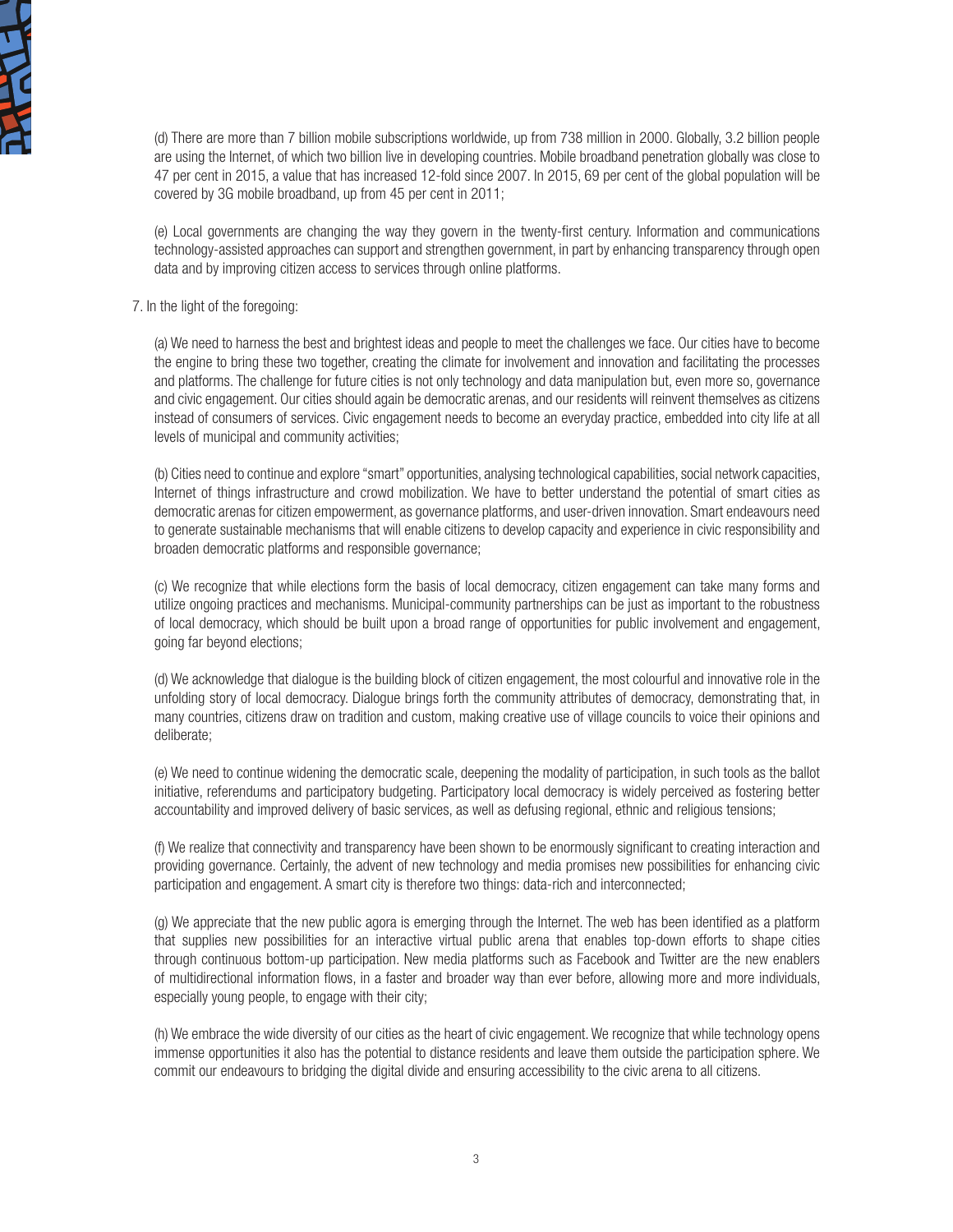

## RECOMMENDATIONS

## Adopting a smart civic engagement strategy

8. We undertake to persistently act to create a climate that facilitates the formation of collaborations between residents, business establishments, third sector organizations and the municipality, while making use of cutting-edge technologies that enable learning, creativity and sharing to achieve social and economic prosperity.

9. We propose that smart civic engagement should be embedded in the strategic framework and vision for the city, as central guidelines to leverage development and well-being. Smart civic engagement, in fact, can be effectively used in strategic urban planning. Strategic urban planning is a cyclical process that enables a city plan to be under continuous review to meet the evolving needs and aspirations of the citizens of the city, while providing decision-makers with an extremely useful tool.

10. We recommend that, while planning for our cities, we take into account the need to continually build citizen trust and capacity, which is at the core of the plan and ensuing actions. Transparency and continual participation, together with the early implementation of projects and/or programmes arising from the plan, helps to build public confidence in its merits, while at the same time strengthening the municipality's problem-solving capacity.

11. We emphasize the importance of the following principles as a basis for planning with smart civic engagement:

(a) A multidisciplinary approach: many aspects of city life should be addressed;

(b) Wide public participation: representatives of the city's residents and other stakeholders should be closely involved in the plan's formulation;

(c) Consensus-building: the process should be designed to help various interest groups to reach consensus over a wide range of themes and issues;

(d) Early completion: the plan should be produced in a relatively short amount of time;

(e) Early formulation of action plans: action plans, designed to different time scales, should be produced for implementation, while the strategic plan is still in preparation, which helps to build confidence in its value;

(f) Transparent planning process: the public should be enabled to follow the plan's evolution on the municipal website and through other media;

(g) Empowerment of the municipality: the plan should provide the municipality with new tools to guide urban development in a smart and sustainable way, while meeting the needs and aspirations of its citizens.

## Vision of a citizen-centred municipality

12. We recommend that the vision underpinning the city plans call for a local governance model in which citizens are at the heart of its objectives. Citizen welfare should be at the heart of a citizen-centred municipality. The services supplied must reflect professionalism, excellence and honesty. Staff members must be loyal to the municipality and its mission and attentive to the needs of individuals, groups and communities, as well as possess a sense of commitment to provide the best possible services to all

## Civic engagement becoming the norm

13. We emphasize that the success of a city plan is its coherence, with each line being continuously developed, creating the necessary mechanisms for implementation and a continuously growing municipal toolbox.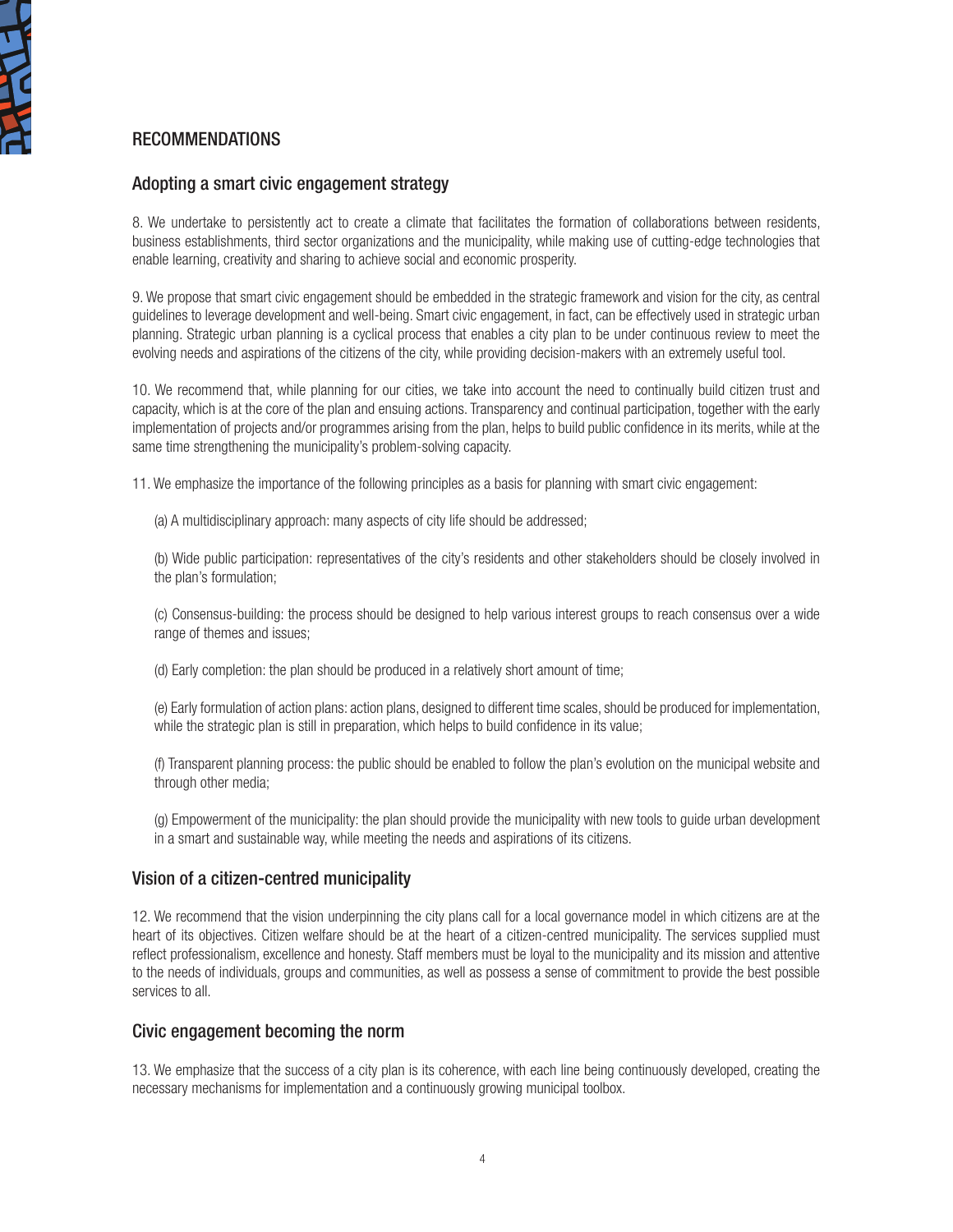

14. We encourage a corporate culture that supports public participation and support the diverse municipal units in implementing participatory processes.

15. We advocate public dialogue as a normative operating mode of the municipal units, a two-way action, both responding to bottom-up initiatives and introducing top-down actions.

## Creating multiple platforms for continuous civic engagement

16. We recommend extensive investment in developing tools and integrating the concept of public participation in the municipalities, including:

(a) Physical planning processes: to develop methodologies and procedures regarding notification and public participation in planning processes;

(b) Dialogue programmes: to develop briefs and guidelines for conducting community and neighbourhood meetings and programmes;

(c) Digital and social media tools: to develop innovative platforms for public engagement and participation;

(d) Training: to implement training programmes for municipal staff involved in public participation and training programmes, workshops, seminars and personal coaching for senior executives in the municipality;

(e) Virtual working environment: to develop municipal portals where employees can share knowledge and information about the concepts and processes of public participation;

(f) Municipal workplans: to promote public participation in decision-making and set this as a target in municipal objectives and workplans.

### Smart civic engagement

17. We recommend persistently pursuing the utilization of cutting-edge technologies to enable learning, creativity and sharing in order to achieve social and economic prosperity. Smart technologies should become an integral part of the city civic engagement framework, emphasizing smart engagement in decision-making processes and the wisdom of the crowd as a means for effective municipal management in the new age.

18. We also recommend striving to use the technological and social tools available to the city to enable better use of information and communications technologies to streamline the management of existing resources, save on energy costs, provide improved service, enhance the quality of life and fulfil the objectives of the sustainable city concept.